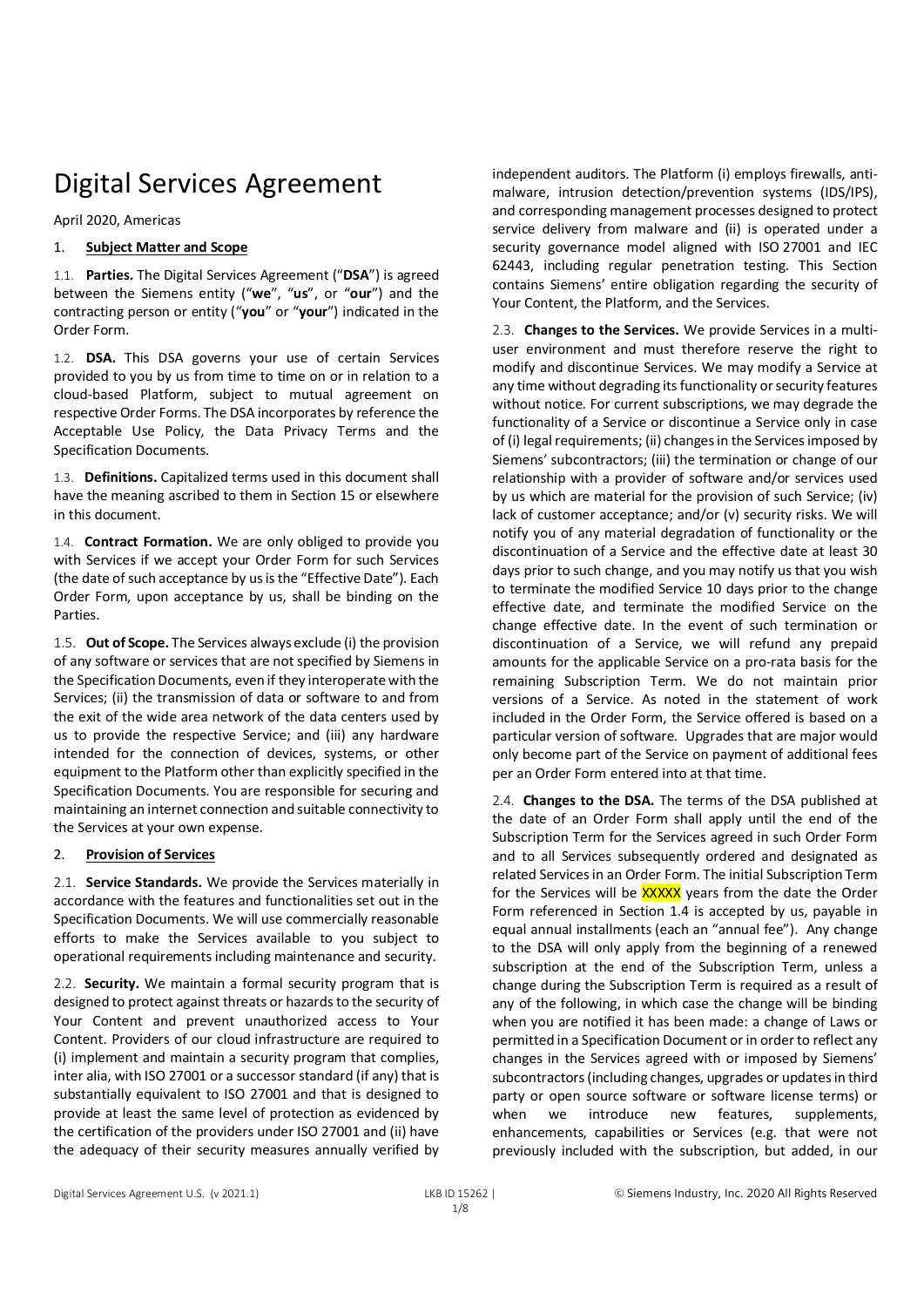sole and absolute discretion, for no additional fee). Should a change during a Subscription Term have a material adverse effect on your rights, obligations, or use of the Services, you may terminate the affected Service within 30 days following our notice. In case of such termination, we will refund any prepaid amounts for the applicable Service on a pro-rata basis for the remaining Subscription Term.

2.5. **Subcontractors, Location of Data Centers.** To support the rendering of the Services, we may use personnel and resources in various countries, including subcontractors. The locations of data centers used by us for the storage of Your Content at rest are set out in Specification Documents.

2.6. **Monitoring of Usage.** Without limiting any of our rights in Section 5.1, Siemens or Siemens' subcontractors may monitor Users' usage of Services for Siemens' internal purposes, including: (i) for security and availability reasons; (ii) to ensure compliance with the DSA; (iii) to detect, prevent, and suspend any use of Services exceeding the permitted use under the DSA, and otherwise as necessary for payment and billing purposes (also in relation to Users or Third Parties); (iv) to provide you with reports on Users' use of the Services; and (v) to offer you, in accordance with any applicable legal requirements, other products or services that are not yet part of the Services. You will not block or interfere with our monitoring, but may use encryption technology or firewalls to help keep Your Content confidential. We may also use usage information on an aggregated basis to improve the Services, other Siemens products and services, and Siemens' subcontractors' services.

2.7. **Data Privacy.** Each Party shall comply with all applicable data privacy laws and regulations governing the protection of personal data in relation to their respective performance under the DSA. If we act as your processor of personal data, our Data Privacy Terms apply to your use of the relevant Services.

#### 3. **Use of Services**

3.1. **Use Rights.** We grant you the non-transferable, non-sublicensable, time-limited and revocable right to access and use, the Services for your internal purposes as an end-user, subject to the limitations set out in the DSA. In any case, Services on the Platform may only be accessed by Users (including your Affiliates) via your Account using access credentials provided by you or by Siemens at your request. The number of permitted Users for a Service shall be on a named-User basis which you will provide to Siemens before access. Access may be reassigned between uniquely identified individual Users over time, but not so frequently as to enable sharing by multiple Users. The only Third Parties you are permitted to access your Account (assuming it is permitted by applicable law) and/or the Services is your Affiliates named in the Order Form and their Users. Your permitting Third Parties other than your Affiliates (named in the Order Form) and their Users to access or use Services is expressly prohibited, is a material default and will entitle us to immediately terminate the Services, retain all

amounts previously paid and receive payment for all Services provided through the date of such termiantion.

3.2. **Credentials.** You shall: (i) carefully store access credentials and security tokens and protect them from unauthorized access; (ii) not gain access to the Services by any means other than your Account or other means permitted by us; (iii) not circumvent or disclose the authentication or security of your Account, the Platform or any host, network, or account related to the Platform; (iv) not use a false identity or credentials of another person to gain access to your Account, the Platform, or the Services; and (v) ensure that any credentials are used only by the individual who was granted the credentials. We may change access credentials if we determine in our reasonable discretion that a change is necessary.

3.3. **Responsibility for Users and Other Persons.** You are responsible for all activities that occur under your Account and any use of the Services by any User, your employees, or any Third Party to whom you facilitate or permit access to the Services and all liabilities or other consequences arising therefrom as if these were your own acts. This does not apply to the extent damage or a breach is caused by our violation of the DSA. You will ensure that all Users, your employees, and any Third Party to whom you facilitate or permit access to the Services comply with your obligations under the DSA, and be liable for their use of the Services and their compliance or failure to comply with any such obligations. Should you become aware of any violation of your obligations under the DSA you will immediately terminate the relevant person's access to the Services. You acknowledge and agree that Your Users who submit declarations, notifications, or orders to us act on your behalf and have the legal authority to bind you.

3.4. **Obligations when Using Services.** You are responsible that your use of the Services complies with the Laws at all times. You shall (i) obtain at your own expense any rights, consents, and permits from vendors of software and services used by you in connection with the Services which are necessary for Siemens and its subcontractors to provide the Services and (ii) always keep up to date any software that we provide to you as part of the Services by installing updates and patches as they become available. You shall remain responsible for the security of your systems and of on-premises hardware and software.

3.5. **Your Content.** You are responsible for the development, content, management, use, and quality of Your Content and the means by which you acquire and share Your Content. This includes: (i) the technical operation of Your Content including compatibility of any calls you make to a Service with the Platform APIs; (ii) the transfer or copying of Your Content to data centers outside your country of residence in compliance with Laws; (iii) taking steps to maintain legally required or otherwise appropriate security and protection, including backup and archiving, of Your Content; (iv) any document retention or archiving obligations resulting from Laws or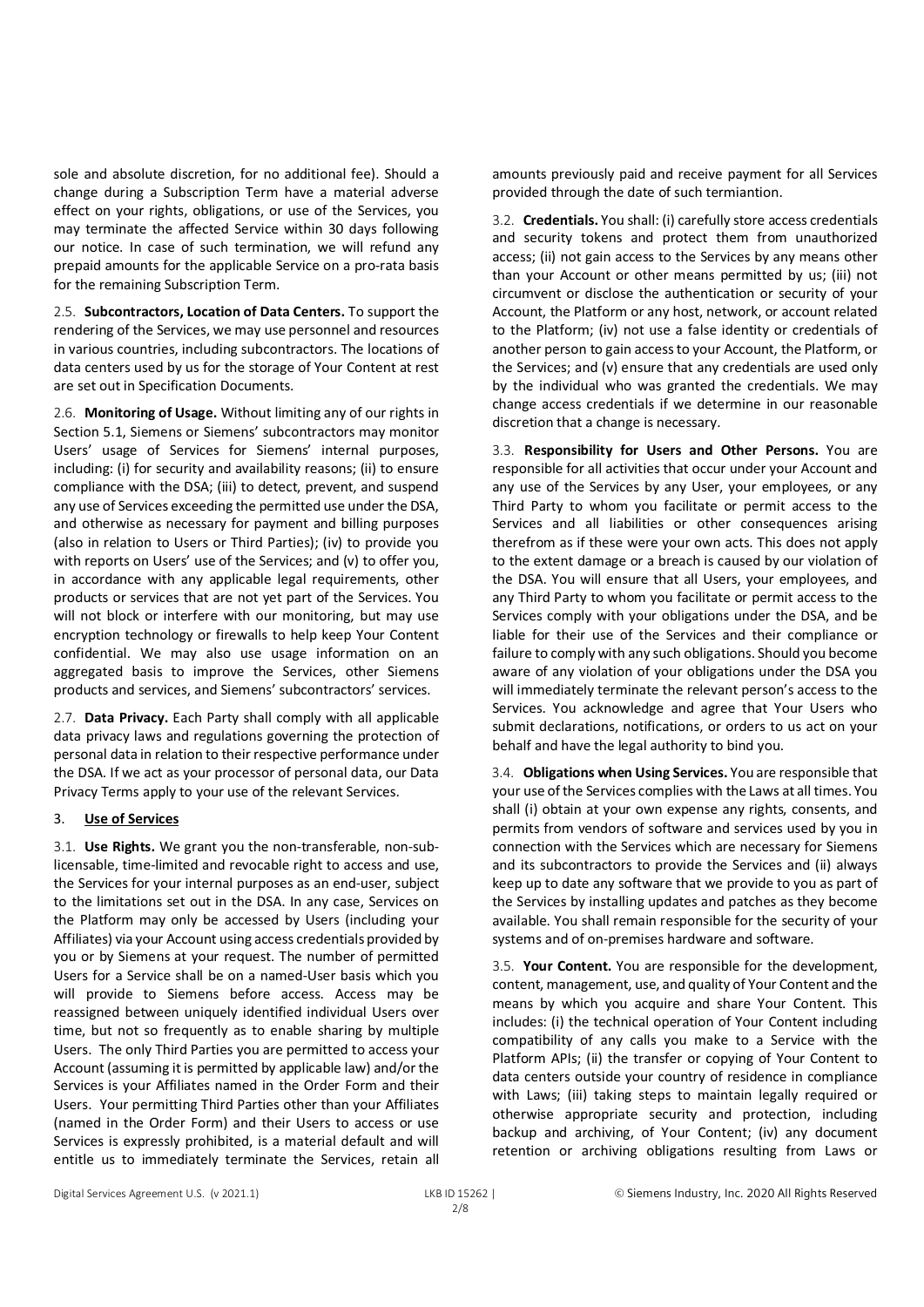company policies; and (v) ensuring that Your Content can be used by Siemens and its business partners as permitted under this DSA without violating Laws or rights of others. You shall properly handle any notices and claims sent to you claiming that Your Content violates Third Party's or User's respective rights or Laws. We will not delete any of Your Content during the Subscription Term unless such deletion is required by a governmental body, to avoid or limit the liability of Siemens, any User or any Third Party, or to protect the security of Siemens' systems.

3.6. **Information Obligations.** You will provide information or other materials related to Your Content that we reasonably request to verify your compliance with the DSA. If you become aware of any of the following actual or potential events you shall promptly provide us with reasonable information and assistance regarding their mitigation and resolution: (i) unauthorized use of your Account; (ii) loss or theft of your Account information; (iii) circumstances or incidents affecting the security of the Platform or Services; or (iv) measures by authorities or court decisions specifically relating to your use of Services or the Platform which may affect the Platform or the Services.

3.7. **Limited Reliance.** You acknowledge and agree that (i) our Services are not designed to be used for the operation of or within a High Risk System if the functioning of the High Risk System is dependent on the proper functioning of the Services and (ii) the outcome from any processing of data through the use of the Services is beyond our control. You are responsible for the use and interpretation of the outcome from such processing and any reliance on such outcome.

#### 4. **Fees, Payment Terms and Taxes**

4.1. **General.** You agree to pay all applicable fees specified for the Services and, at the then-current price, all fees for use of Services exceeding the agreed usage or authorizations. Except where expressly provided elsewhere herein, all fees paid hereunder are nonrefundable. Any change of our fees will only apply from the beginning of a renewed subscription. Unless otherwise provided in the applicable Order Form, fees are due upon receipt of the invoice and payable at no extra cost for us and without any deduction within 30 days of the invoice date using one of the payment methods we support. Any overdue payment shall accrue interest at the lower of (i) the rate of 2 % per month or (ii) the highest rate legally permitted.

4.2. **Taxes.** All prices and payments relating to the Services are exclusive of any applicable taxes, customs and import duties, levies, tariffs and charges of any kind whatsoever. Any such taxes, customs and import duties, levies, tariffs and charges that may be imposed on or paid by us shall be borne or reimbursed by you. Any sums to be paid to us shall be net of any applicable taxes, duties, levies, tariffs and charges of any kind that might be levied or withheld on payments made by you to us. Should any such taxes, duties, levies or tariffs be levied or

withheld by you on payments due to us, then you shall gross up the net payments to us by such an amount necessary to ensure that we receive a net amount equal to the full amount invoiced. In any case, you are obligated to provide us promptly with the official tax receipt, which confirms the tax payment on our behalf.

## 5. **Proprietary Rights**

5.1. **Rights in Your Content.** We will not acquire any rights, title, or interest in or to Your Content, except as granted under the DSA. Siemens and its business partners have a worldwide, non-exclusive, transferable, sub-licensable, royalty-free right to use, host, store, transmit, display, modify, and reproduce Your Content for the purpose of providing the Services.

5.2. **Rights in the Platform, Services, Feedback.** All rights, title and interest in and to the Platform and the Services, including any know-how and any part and improvement thereof, and all intellectual property rights in or to the foregoing shall remain wholly vested in Siemens, its business partners, and/or licensors. You grant Siemens a worldwide, perpetual, irrevocable, unlimited, transferable, sub-licensable, fully paid, royalty-free license to use any suggestion, recommendation, feature request, or other feedback provided by you or on your behalf related to the Services and/or the Platform.

## 6. **Limited Warranty**

6.1. **Conformance with Service Standards.** We warrant for ninety (90) days from the date you first access the Services (in a test environment or otherwise) that the Services will be provided as set forth in Section 2.1. If Services fail to perform as warranted hereunder, to the extent permissible under Applicable Law, our sole obligation and your exclusive remedy will be (i) to use commercially reasonable efforts to restore the non-conforming Service so that it conforms to the warranty, or (ii) if such restoration would not be commercially reasonable, to terminate the non-conforming Service and refund any prepaid amounts for such Service on a pro-rata basis for the remaining Subscription Term.

6.2. **LIMITATIONS.** SECTION 6.1 SETS OUT THE EXCLUSIVE WARRANTY FROM US AND IT REPLACES ALL OTHER EXPRESS OR IMPLIED WARRANTIES OR CONDITIONS, INCLUDING ANY WARRANTY OR CONDITION OF NON-INFRINGEMENT, OR ANY EXPRESS OR IMPLIED WARRANTY OR CONDITION OF MERCHANTABILITY, QUALITY AND/OR FITNESS FOR A PARTICULAR PURPOSE, COURSE OF DEALING, OR USAGE OF TRADE. WITHOUT LIMITING THE FOREGOING, SIEMENS DOES NOT WARRANT THAT THE SERVICES WILL BE FAIL-SAFE, FAULT-TOLERANT, UNINTERRUPTED, ERROR FREE, FREE OF HARMFUL COMPONENTS, OR THAT ANY CONTENT, INCLUDING YOUR CONTENT, OR THIRD PARTY SOFTWARE WILL BE SECURE OR NOT OTHERWISE LOST OR DAMAGED. THIS SECTION 6.2 DOES NOT APPLY TO THE EXTENT PROHIBITED BY APPLICABLE LAW.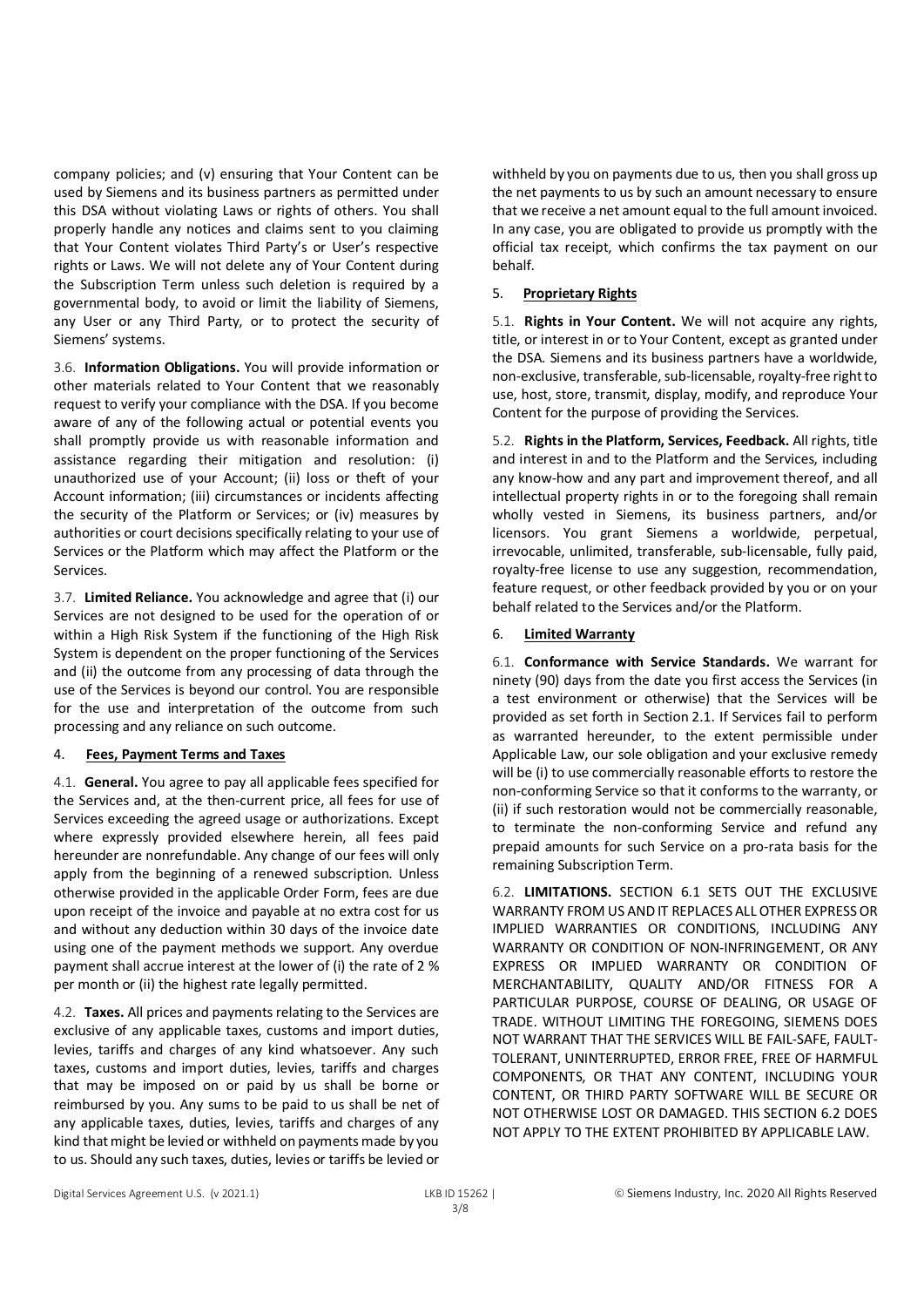## 7. **Indemnification**

7.1. **Intellectual Property Infringement.** If a Third Party asserts a claim against you that the Services infringe such Third Party's patent or copyright, we will defend you against or, at our option, settle such claim and pay amounts (including costs) finally awarded by a court of competent jurisdiction against you or included in a settlement approved by us.

7.1.1. Notices. You will give us written notice of such claim without undue delay, allow us to control the defense and settlement, and reasonably cooperate with us in this regard. Your failure to provide such notice or cooperation will release us from our obligations under this Section 7.1 if, and to the extent, we are materially prejudiced by such failure.

7.1.2. Exceptions. Our obligations in this Section 7.1 shall not apply to the extent that any such infringement claims arise from: (i) your failure to use the most current version of the Services or a defect correction or patch made available by us; (ii) the combination, operation, or use of the Services in conjunction with any of Your Content or with any User or Third Party software, equipment, materials, services or products; (iii) an adjustment or configuration of the Services not made by us; (iv) any use of the Services following our notification to you to discontinue such use; or (v) our compliance with designs, plans, or specifications provided to us by you or on your behalf.

7.1.3. Injunction. If a permanent injunction is obtained against you due to an infringement pursuant to Section 7.1, then we will, at our sole discretion: (i) obtain for you the right to continue using the Services; (ii) replace or modify the Services so that they no longer infringe the relevant intellectual property right; or (iii) if neither of the remedies in (i) or (ii) are commercially reasonable, grant you a pro-rata refund of amounts prepaid by you for use of the affected Services, and you shall immediately cease to use the affected Services. We may decide to provide the remedies specified in this Section prior to the issuance of a permanent injunction.

7.1.4. Sole and Exclusive Remedy. To the extent permissible under Applicable Law, this Section 7.1 represents the sole and exclusive remedy available to you against Siemens for infringement of intellectual property rights under the DSA.

7.2. **Indemnity by You.** You will indemnify Siemens, our suppliers and contractors, and each of their respective employees, officers, directors, and representatives from and against, and, at Siemens' option, defend Siemens from, any claims, damages, liabilities, losses, costs and expenses (including reasonable attorney's fees) arising from or in connection with: (i) Your Content; (ii) any violation of Laws or rights of others by you or your Users use of the Services; (iii) any breach by you or your Users of the DSA; (iv) operation, combination, or use of the Services in conjunction with any of Your Content and/or in conjunction with any Third Party software, materials, or services; (v) an adjustment or configuration of the Services made by you or a Third Party to which you facilitate or permit access to the Services, including Users; (vi) our compliance with designs, plans, or specifications provided to us by you or on your behalf; (vii) any claims by any User or any Third Party to which you facilitate or permit access to the Services; (viii) your use of Siemens' trademarks, designations, and logos in breach of the authorization granted to you in a Specification Document; and (ix) the use of a Service for the operation of or within a High Risk System, if the functioning of a High Risk System depends on the proper functioning of a Service or a Service caused a High Risk System to fail. Section 7.1.1 shall apply mutatis mutandis.

## 8. **Limitation of Liability**

8.1. **LIMITATION.** EXCEPT FOR OUR OBLIGATION UNDER SECTION 7, SIEMENS' ENTIRE LIABILITY FOR ALL CLAIMS, DAMAGES, AND INDEMNITIES ARISING OUT OF OR RELATED TO THE DSA, REGARDLESS OF THE FORM OF ACTION, WHETHER IN CONTRACT, TORT OR OTHERWISE, WILL NOT EXCEED, IN THE AGGREGATE, THE ANNUAL FEES PAID TO US BY YOU DURING THE 12 MONTHS PRECEDING THE DATE ON WHICH THE CLAIM AROSE FOR THE SPECIFIC SERVICE GIVING RISE TO THE CLAIM.

8.2. **DISCLAIMER.** IN NO EVENT WILL SIEMENS BE LIABLE FOR ANY AMOUNTS FOR LOSS OF PRODUCTION, INTERRUPTION OF OPERATIONS, CONTRACTUAL CLAIMS AGAINST YOU BY ANY USER OR THIRD PARTY, DAMAGE TO PROPERTY, LOSS OR CORRUPTION OF YOUR CONTENT OR OTHER DATA, LOSS OF USE, LOSS OF INTEREST, INCOME, PROFIT OR SAVINGS, COSTS ASSOCIATED WITH DATA RECOVERY OR RE-CREATION, OR INDIRECT, INCIDENTAL, CONSEQUENTIAL, EXEMPLARY, PUNITIVE, OR SPECIAL DAMAGES, EVEN IF SIEMENS HAS BEEN ADVISED OF THE POSSIBILITY OF SUCH DAMAGES IN ADVANCE, AND ALL SUCH DAMAGES ARE EXPRESSLY DISCLAIMED.

8.3. **Limitation on Claims.** Any claims against Siemens shall be brought no later than 12 months after the event giving rise to the respective claim. Thereafter all claims arising out of that event against Siemens shall be barred.

8.4. **Beneficiaries.** Any limitations and exclusions of liability shall also apply to the benefit of any employees, officers, directors, representatives, suppliers, subcontractors, and any person used by Siemens in performing any of our obligations.

## 9. **Temporary Suspension**

9.1. **Our right to Suspend.** We may suspend or limit Users' use of a Service, or portion thereof, immediately if we reasonably determine that there is a material breach of your obligations or a security incident or threat to the security of the Platform in connection with your access to or use of Services; or if such suspension or limitation is required by Laws, a court decision, or a request from a governmental body. Breaches for failure to pay fees within 10 days after receipt of a reminder or failure to comply with Sections 3 or 12 constitute material breaches. In addition, we may throttle or terminate computing jobs that we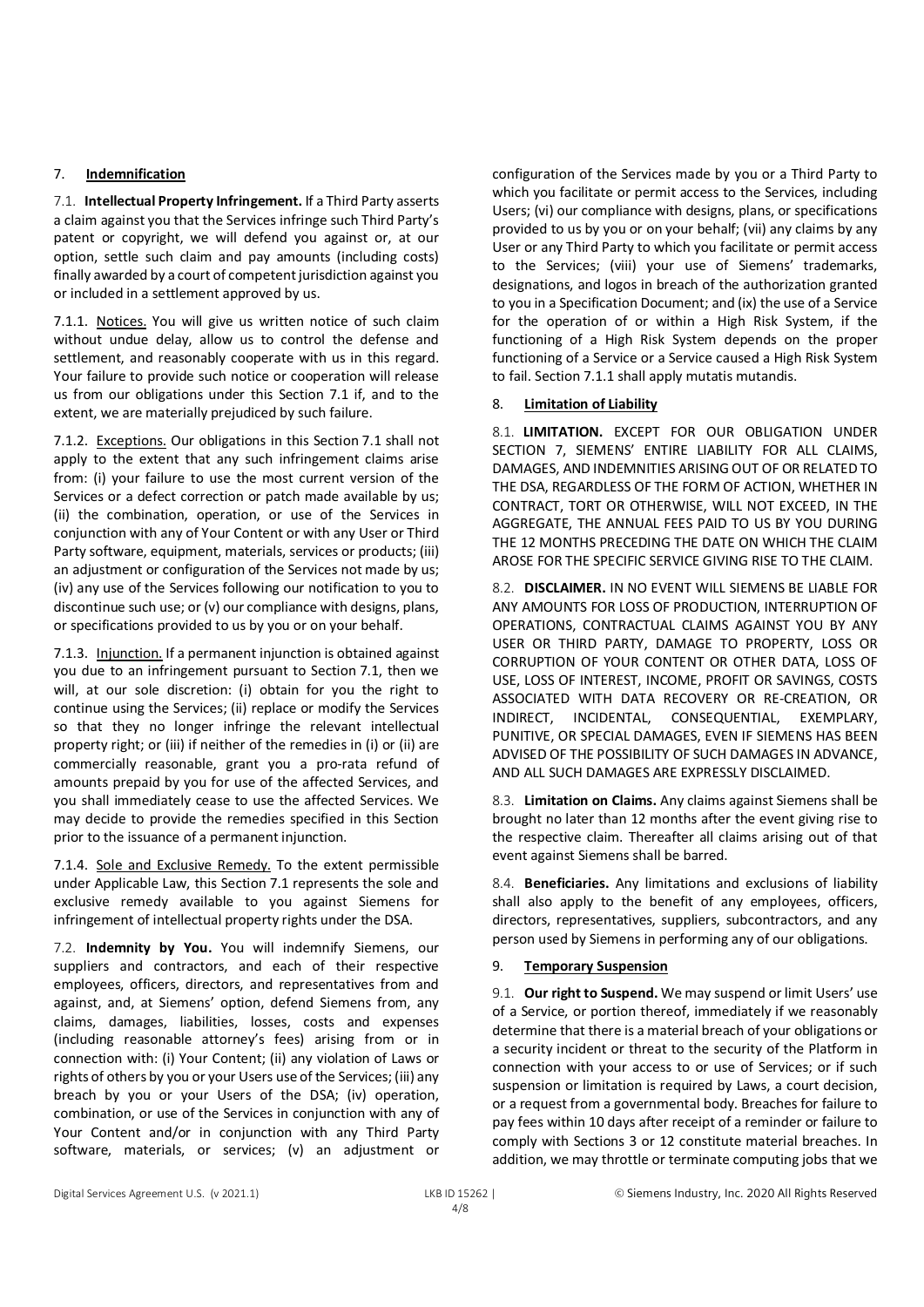determine degrade the performance of the Services or any component of the Services.

9.2. **Effect of Temporary Suspension.** Your obligation to pay fees remains unaffected. If you can reasonably remedy the cause of the suspension or limitation, we will notify you of the actions that you must take to reinstate the Services. The suspension or limitation will be lifted as soon as the reason for such suspension or limitation no longer exists. Our right to terminate pursuant to Section 10 and all other rights and remedies we may have remain unaffected.

## 10. **Termination**

10.1. **Termination for Convenience.** The Subscription Term and any renewal of a Subscription Term will be specified in the Order Form. A Service may not be terminated for convenience during the Subscription Term.

10.2.**Termination for Cause.** Either Party may terminate a Service for cause in the event of the other Party's material breach if such breach remains uncured for a period of 30 days from receipt of notice specifying the breach by the other Party. Only the Service affected by the material breach may be terminated. Events that entitle us to terminate a Service and/or the DSA for cause include: (i) acts or omissions that entitle us to a suspension or limitation pursuant to Section 9 that remain uncured for a continuous period of 60 days; (ii) our obligation to comply with Laws or requests of a governmental body; (iii) a change in control of you or your Affiliates that, according to our reasonable opinion, adversely affects our position, rights, or interests; and (iv) your ceasing to operate in the ordinary course, making an assignment for the benefit of creditors or similar disposition of your assets, or becoming the subject of any bankruptcy, reorganization, liquidation, dissolution, or similar proceeding.

10.3. **Effect of Termination.** On termination of a Service for any reason, subject to Section 10.4, you shall immediately: (i) cease using the affected Service; and (ii) return or, if instructed by us, destroy or delete all Materials relating to the affected Service. Termination of the DSA shall be deemed as termination of all Services. Except as otherwise set out in the DSA, you must pay to us all fees due at the time of termination, including all amounts to be paid under the Subscription Term. In case of termination for cause by you in accordance with Section 10.2, we will refund a reasonable portion of any prepaid amounts for the applicable Service for the remaining Subscription Term. Any terms and conditions of the DSA, which by their nature should survive a termination or expiry, shall survive and continue in full force and effect after such termination or expiry.

10.4. **Post-Termination Phase.** After termination of a Service, we will remove Your Content that is associated with such Service from the Platform, unless otherwise provided under the DSA or agreed in writing. However, upon your request made within 30 days following the termination date, we will assist you in transitioning certain parts of Your Content to an alternate technology for additional fees and under separately agreed terms, to the same extent that we make such services generally available to all our customers. You acknowledge that some of Your Content may be retained by us as part of our disaster recovery backup of the Platform until deletion of such files in accordance with our policies.

## 11. **Confidentiality, Compelled Disclosure**

11.1. **Confidentiality Obligations.** Each Party shall treat Confidential Information disclosed by the other Party or its Affiliates as confidential, only use it in connection with the Services or as otherwise permitted under the DSA (i.e. in the respective Specification Documents), and not disclose such Confidential Information to anyone except to those Users, employees, Affiliates, business partners and advisors, and the respective employees of such Affiliates, business partners and advisors who need to know that information for implementation of the DSA and who are bound to appropriate confidentiality obligations or as explicitly specified in the respective Specification Documents.

11.2.**Compelled Disclosure**. We will not disclose Confidential Information and/or any of Your Content to any Third Party except (i) as instructed by you, (ii) as permitted in the DSA, or (iii) as required by Laws or governmental order. Should any Third Party (including governmental bodies) contact us with a request to disclose Confidential Information or any of Your Content, we will redirect such Third Party to request that data directly from you and may provide your basic contact information unless we are prohibited from doing so by Laws or governmental order. If we are compelled to disclose Confidential Information or any of Your Content to any Third Party, we will promptly notify you and provide a copy of the request unless we are prohibited from doing so by Laws or governmental order. We may further disclose Confidential Information or Your Content to Third Parties in order to report to them potential violations of Laws in connection with your use of the Services.

#### 12. **Export Control and Sanctions Compliance**

12.1.**Export and Sanctions Laws.** You agree to comply with all applicable sanctions (including embargoes) and (re-)export control laws and regulations including (to the extent applicable) those of the Federal Republic of Germany, the European Union, and the United States of America (collectively "**Export and Sanctions Laws**").

12.2.**Your Obligations.** You are obliged: (i) to deny and prevent access to Services from any location prohibited by or subject to sanctions or license requirements according to Export and Sanctions Laws; (ii) to continuously check any of your customers and any Users against applicable sanctioned party lists; (iii) not to grant access to the Services, including any Materials, or the Platform to any individual or entity designated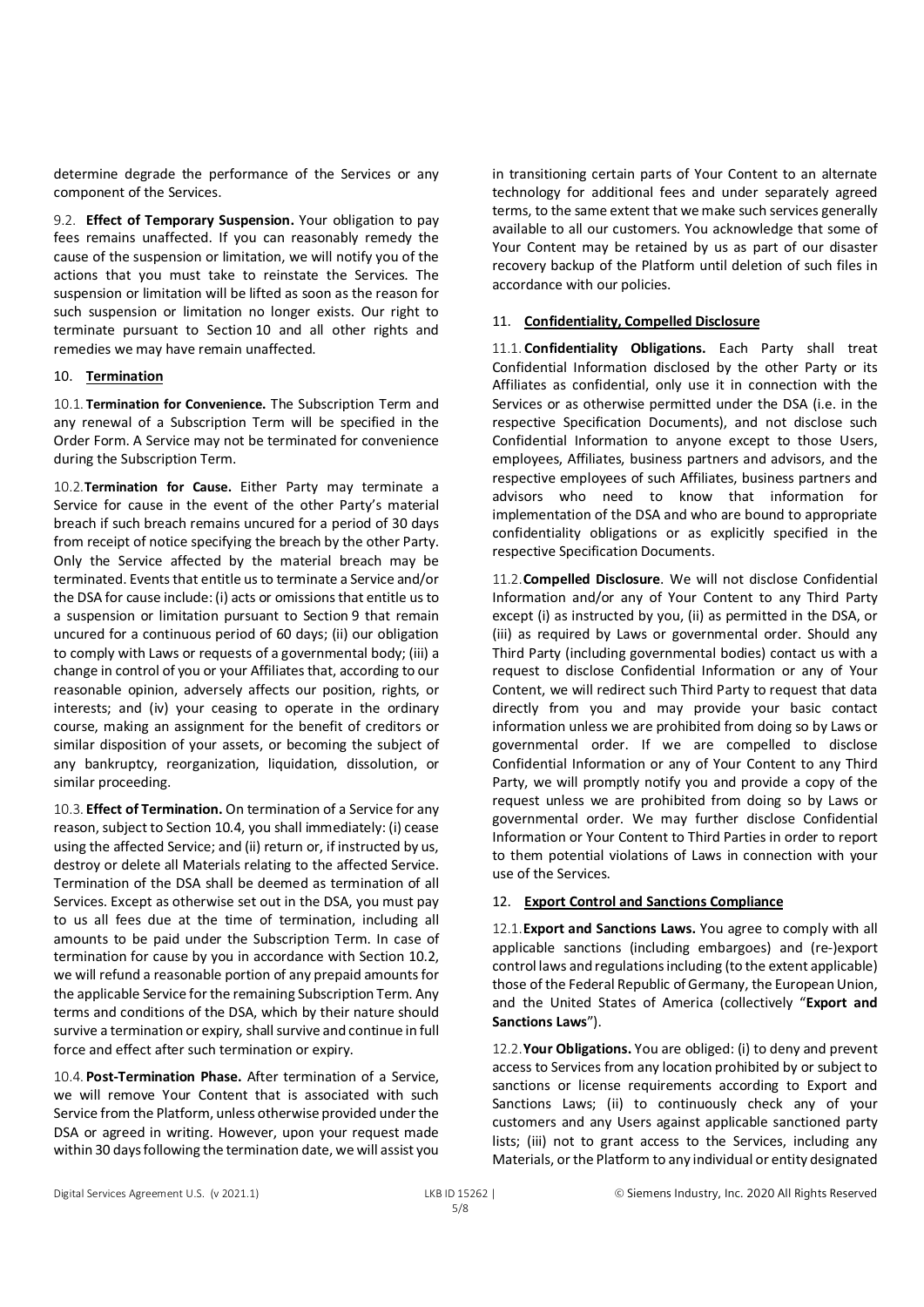on any of these lists; and (iv) to ensure that Your Content is noncontrolled, e.g. in the EU or Germany  $(AL = N)$  or in the U.S.  $(ECCN = N or EAR99)$ .

12.3.**Information Requirements.** If required to enable authorities or Siemens to conduct export control or sanctions compliance checks, you, upon request by Siemens, shall promptly provide Siemens with all information pertaining to the particular destination, end user, and intended use of Services provided by Siemens, including information on you, your customers, and Users.

12.4.**Right to Withhold Performance.** We shall not be obligated to perform under the DSA if such performance is prevented by any impediments arising out of national or international foreign trade or customs requirements, any embargoes, or other sanctions. You further acknowledge that Siemens may be obliged under Export and Sanctions Laws applicable to Siemens to limit or suspend access by you and/or Users to the Services.

## 13. **Limitations for Free of Charge Services, Trials, Beta**

13.1. **Provision of Services.** Where we enable you to access and use Services free of charge, e.g., certain free online support services, services for testing and evaluation purposes, "trial" services, "pre-release", "beta", or "preview" versions (such Services collectively "**Free of Charge Services**"), the limitations under this Section 13 apply in addition to any additional limitations in the DSA, including Sections 6.2 and 8.

13.2.**Change, Limitation, Suspension.** We may change, limit, or discontinue any Free of Charge Service and your access to and use of any Free of Charge Service in our sole discretion. Your Content may be deleted upon the expiration or discontinuation of the Free of Charge Service, unless specific migration to the related paid Services is available and agreed.

13.3. **Service Standards and Limited Use Right.** Free of Charge Services for testing or evaluation and any "pre-release", "beta", or "preview" versions may only be used for the purpose of evaluating their functionality and to provide feedback to Siemens. Such Free of Charge Services may not comply with the normal security standards as per Section 2.2, their performance and availability may be lower than paid Services, personal data may not be processed, and productive use is at your own risk.

13.4.**Warranty and Liability.** Except to the extent prohibited by Applicable Law, Free of Charge Services are provided "as is" without warranties of any kind and in the then-current version made available by us from time to time without support and availability commitments. We are not obliged to offer posttermination assistance. Siemens' entire liability for all claims, damages, and indemnities arising out of or related to your use of a Free of Charge Service will not exceed, in the aggregate, the amount of USD 1,000.00 (or the equivalent amount in local currency).

## 14. **General Provisions**

14.1.**Assignment.** The DSA will extend to and be binding upon the successors and permitted assignees of the Parties. We may assign the DSA or any right granted thereunder or individual orders to any of our Affiliates that assume our obligations. You shall not assign the DSA, in whole or in part, or any of the rights granted thereunder without our prior written consent.

14.2. **Set-off, Retention.** You may only set off claims or assert a right of retention with regard to claims that are associated with this DSA, and are uncontested by us, are ready for decision, or have been confirmed by final court judgment.

14.3. **Force Majeure.** Neither Party shall be liable for any failure or delay in its performance under the DSA due to any cause beyond its reasonable control, including acts of God, epidemics or pandemics (whether currently known or unknown), earthquake, fire, flood, embargo, riot, sabotage, attacks on IT systems by Third Parties (e.g., hacker attacks), labor shortage or dispute, acts or omissions of civil or military authorities, war, or terrorism.

14.4.**Venue.** For any claim, dispute or controversy arising out of or in connection with the DSA, including the formation, interpretation, amendment, breach or termination thereof, the Parties hereby irrevocably consent to the venue and jurisdiction of the federal courts located in San Francisco, California.

14.5.**Applicable Law.** The DSA shall be governed by and construed in accordance with the Laws of the state of California, without giving effect to any choice-of-law rules that may require the application of the law of another jurisdiction. The UN Convention on Contracts for the International Sale of Goods shall not apply.

14.6.**Notices.** We may provide notice to you under the DSA by: (i) posting a notice on your Account or (ii) sending a message to the email address provided to us as part of the ordering process for an Order Form or then associated with your Account. It is your responsibility to regularly visit your Account and to keep your email address current. If you do not comply with such obligation or if your receipt of a notice fails because of technical issues related to equipment or services which are under your or your subcontractors' control, notices shall be deemed to have been provided to you 2 days following the date of such notice. Notices to us shall be sent to the email address provided in the respective Order Form. Notwithstanding the foregoing, notices of claims or notices regarding disputes shall always be sent by facsimile or postal mail to the contact addresses provided in the respective Order Form.

14.7.**Validity and Enforceability.** If any provision of the DSA is held to be invalid, illegal or unenforceable, the validity, legality, and enforceability of the remaining provisions will not in any way be affected or impaired, and such provision will be deemed to be restated to reflect the original intentions of the Parties as nearly as possible in accordance with Applicable Law.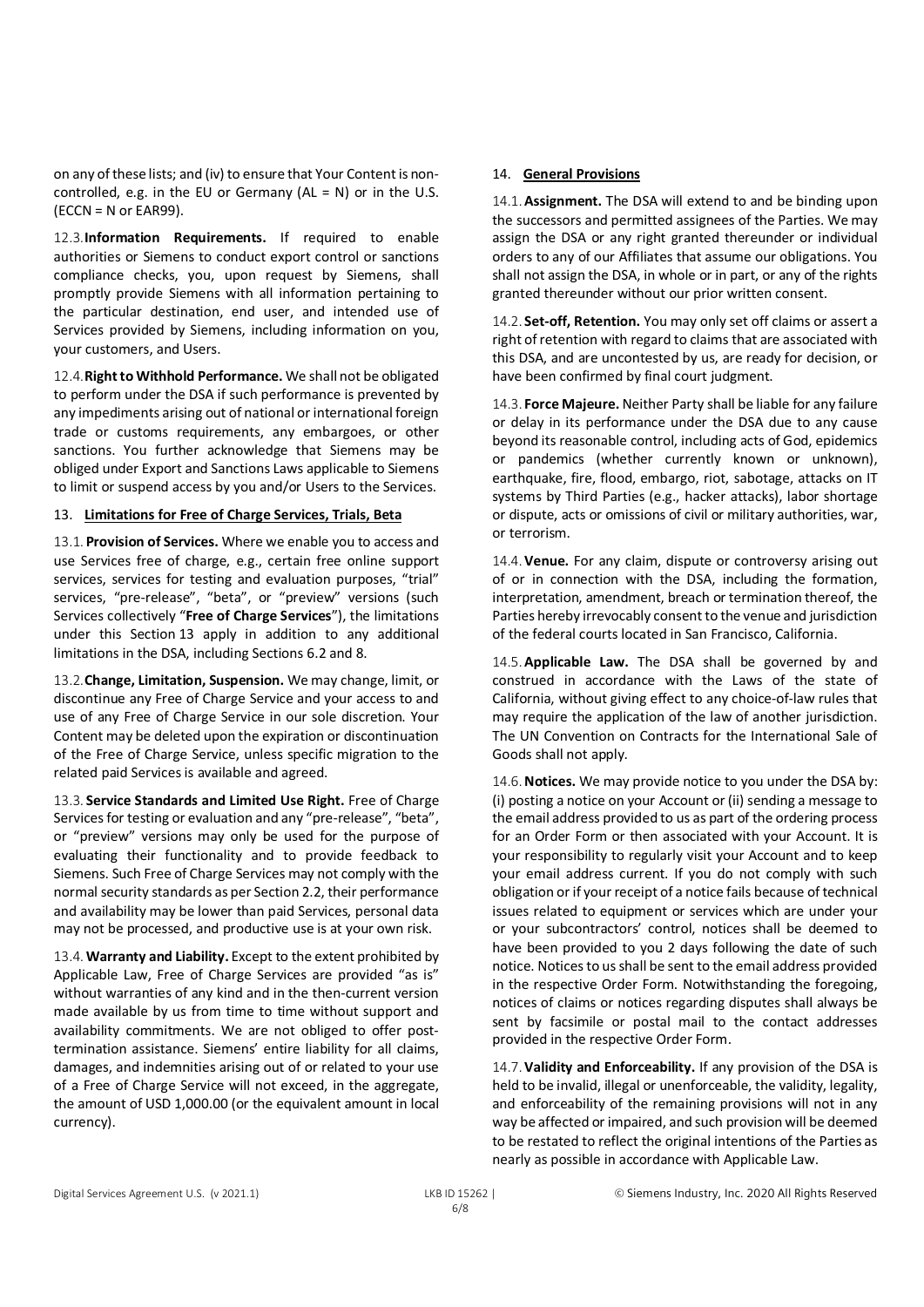14.8. **Publicity.** Except as may be required by Applicable Law, neither Party shall issue a press release in connection with the subject matter hereof without the prior written consent of the other Party, which shall not be unreasonably withheld. Notwithstanding the foregoing, the Parties shall have the limited right to disclose the terms of the DSA to their bona fide financial, tax, and legal advisors subject to appropriate confidentiality obligations.

14.9. **Entire Agreement.** The DSA constitutes the full and complete statement of the terms agreed between the Parties with respect to the subject matter thereof and supersedes any previous or contemporaneous agreements, understandings, or communications, whether written or verbal, relating to its subject matter. The reference to a document that refers to another document shall be deemed to also include such other document, unless otherwise stated therein. Subject to Section 2.4, the DSA may not be varied other than in writing executed by the duly authorized representatives of both Parties or via an online mechanism, if so provided explicitly for such purpose by us. No other terms and conditions shall apply.

14.10.**Order of Precedence**. In the event of a conflict or inconsistency the documents prevail in the following descending order: (i) this DSA document; (ii) Specification Documents; (iii) the Data Privacy Terms; and (iv) the Acceptable Use Policy. Any terms and conditions included or attached to an Order Form or Purchase Order are not applicable to this Agreement and the services performed thereto.

14.11.**Independent Contractors.** For all purposes, the Parties will be deemed to be independent contractors, and nothing contained in the DSA will be deemed to constitute a joint venture, partnership, employer-employee relationship or other agency relationship. Neither Party is, nor will either Party hold itself out to be, vested with any power or right to contractually bind or act on behalf of the other Party.

#### 15. **Definitions**

15.1. "**Acceptable Use Policy**" means the document of the same name located at www.mindsphere.io/terms.

15.2. "**Account**" means one or more web-based accounts, individually or collectively, enabling access to and use of certain Services provided on the Platform through a unique URL (i.e. web-address) assigned by Siemens, including any subtenants established under the Account.

15.3. "**Affiliate**" means a corporation or other legal entity, directly or indirectly, owned or controlled by, or owning or controlling or under common control with one of the Parties where "control" shall mean to have, directly or indirectly, the power to direct or cause the direction of the management and policies of a corporation or other entity.

15.4. "**Applicable Law**" means the law specified in Section 14.5.

15.5. "**Application**" means software that is deployed on the Platform and/or interoperates with the Platform via Platform APIs.

15.6."**Confidential Information**" means any information disclosed by a Party or its Affiliate to the other Party under or in connection with the DSA and which is – when disclosed – identified as "Confidential" or consists of information that, by its nature or context, is sufficient to put the receiving Party on notice of its confidential nature. In addition, any information and materials obtained by you in connection with the DSA or your receipt of Services, including the performance and availability of the Services, the Platform, information regarding Siemens' or our business partners' business strategies and practices, methodologies, trade secrets, know-how, pricing, technology, software, application programming interfaces, application programming interface signatures, product plans, and information regarding Siemens' employees, clients, vendors and consultants, are deemed to be our Confidential Information. Confidential Information does not include information that: (i) is generally available to the public without breach of the DSA and without any wrongdoing; (ii) is or becomes available to the recipient from a source other than the Party who discloses the Confidential Information, provided that the recipient has no reason to believe that such source is itself bound by a confidentiality obligation or that such source has obtained the information through any wrongful or tortious conduct; (iii) was lawfully in the recipient's possession prior to receipt from the other Party without a corresponding obligation of confidentiality; (iv) is independently developed by the recipient without the use of, or reference to, Confidential Information; or (v) has been released by the disclosing Party for non-confidential use e.g. in a Specification Document.

15.7. "**Data Privacy Terms**" means the document of the same name located at www.mindsphere.io/terms with the following added clauses:

6.4. Subprocessors shall be third party beneficiaries to the Agreement solely for purposes of exercising rights as a Data Processor under applicable law.

12.6 You represent and warrant that you shall comply with your obligations under all data privacy laws applicable to the data (including Personal Data, and Special Categories of Personal Data) or Data Subjects whose data you collect in connection with the Services, including at or before the point of collection, including without limitation that you (as applicable) (i) shall inform Data Subjects, as to the categories of Personal Data to be collected, disclosed or sold, as applicable, to whom that Personal Data will be shared (including us and our subprocessors), and the purposes for which the categories of Personal Data will be used, and shall update these disclosures as often as required by law; (ii) shall disclose to Data Subjects applicable information, which includes, without limitation, an explanation of the rights Data Subjects have under the law in